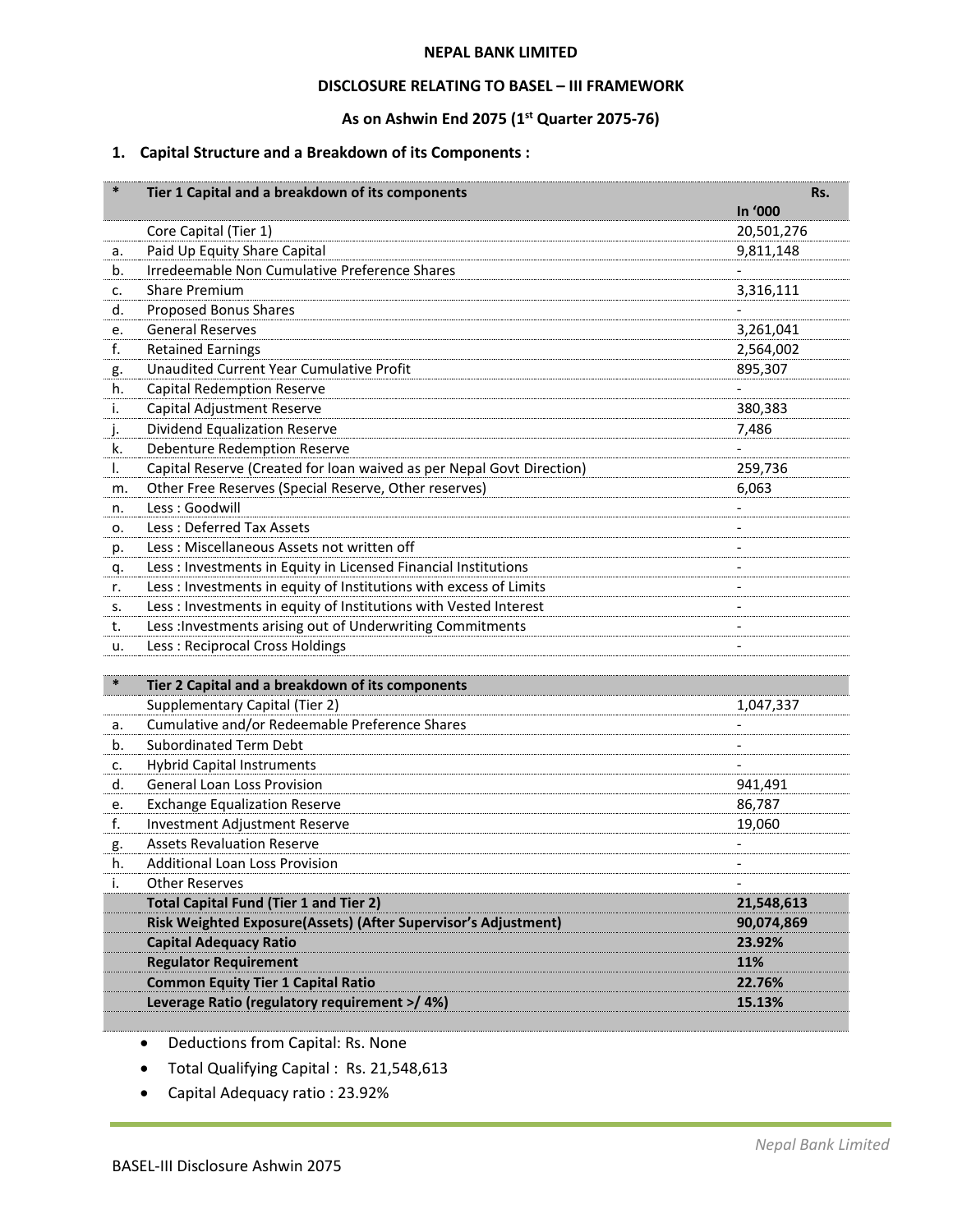**Summary of the bank's internal approach to assess the adequacy of its capital to support current and future activities, if applicable :** 

NBL in its efforts to improve the capital adequacy ratio as prescribed by the regulator had implemented a revised capital plan. Besides, the bank had formulated ICAAP Policy aimed at improving the Capital Adequacy position in compliance with BASEL-III Framework from FY 2073-74. The task of systematic preparation and presentation of BASEL-III report has been entrusted with the Risk Management Department of the bank. Currently the bank's ratio stands at 23.92%.

# **2. Risk Exposures**

 **Risk weighted exposures for Credit Risk, Market Risk and Operational Risk The risk weighted exposures as of 17 th October 2018 is given below:**

| S.No. | <b>Particulars</b>         | Amount Rs. (000) |
|-------|----------------------------|------------------|
|       | Credit Risk                | 74,861,698       |
|       | <b>Operational Risk</b>    | 8,374,608        |
|       | Market Risk                | 2,225,656        |
|       | Adjustment under Pillar II | 4,612,907        |
|       | Total                      | 90,074,869       |

Risk weighted exposures under each of 11 categories of Credit Risk

| S.No.        | <b>Particulars</b>                             | Amount Rs. (000) |
|--------------|------------------------------------------------|------------------|
| 1.           | Claims on other official entities              |                  |
| $\mathbf{z}$ | Claims on banks                                | 4,317,209        |
| з            | Claims on domestic corporate & Securities firm | 25,572,400       |
| 4.           | Claims on regulatory retail portfolio          | 23,462,394       |
| 5.           | Claims not satisfying granularity Criteria     |                  |
| 6.           | Claims Secured by Residential properties       | 3,466,398        |
| 6.           | Claims secured by commercial real estate       | 510,272          |
| 7.           | Past Due Claims                                | 4,561,218        |
| 8.           | <b>High Risk Claims</b>                        | 3,653,436        |
| 9.           | Investment in Equity of Institutions           | 232,338          |
| 10.          | Other Assets                                   | 3,230,857        |
| 11           | <b>Off Balance Sheet Items</b>                 | 5,855,176        |
|              | Total                                          | 74,861,698       |

## Amount of NPAs (Both Gross and Net) Rs. In '000

|   | S.No. Particulars       | <b>Gross</b><br>NPA (Rs.) | Loan-Loss<br><b>Provision (Rs.)</b> | Net NPA (Rs.) |
|---|-------------------------|---------------------------|-------------------------------------|---------------|
| a | Restructured/Reschedule |                           |                                     |               |
|   | Loan                    |                           |                                     |               |
|   | Substandard             | 408.082                   | 102.020                             | 306,062       |
|   | Doubtful                | 226.164                   | 113,082                             | 113,082       |
|   | Loss                    |                           | 1,629,996 1,629,996                 |               |
|   | Total                   | 2,264,242 1,845,098       |                                     | 419.144       |

#### **NPA Ratios :**

- ▶ Gross NPA to Gross Advances : 2.78%
- ▶ Net NPA to Net Advances : 0.53%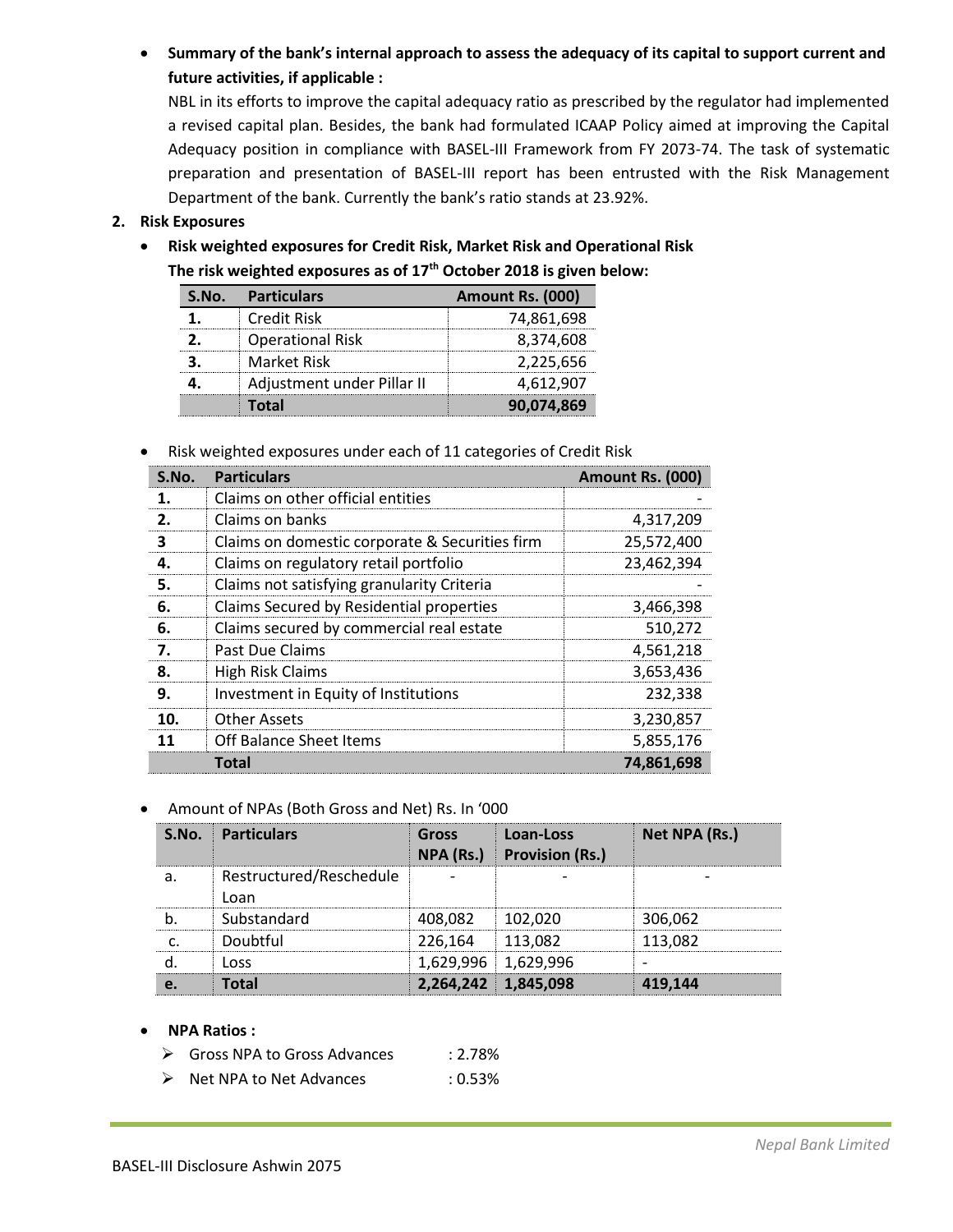# **Movement of Non Performing Assets Rs. In 000**

| <b>Particulars</b>        |           | This Quarter Previous Quarter | Changes % |
|---------------------------|-----------|-------------------------------|-----------|
| Non Performing Assets     | 2,264,242 | 2,308,843                     |           |
| Non Performing Assets (%) | 2 78%     | 2.90%                         | 1.93%     |

# **Write off of Loans and Interest Suspense**

Following Loans and Interest Suspense have been written off during the year 2018-19

- None
- Movements in Loan Loss provision and Interest Suspense: Rs. In '000

| <b>Particulars</b>                         | <b>Loan Loss Provision</b> | Interest Suspense |
|--------------------------------------------|----------------------------|-------------------|
| Opening balance                            | 2.447.075                  | 4,859,581         |
| Write Back/off in the years                |                            |                   |
| Addition in the year                       | 339,514                    | 306,620           |
| Balance as at 17 <sup>h</sup> October 2018 | 2,786,589                  | 5,166,201         |

- Details of Subordinated Term Debt:
	- Not applicable
- Details of Additional Loan Loss Provision:
	- None
- **•** Segregation of Investment Portfolio

| S.No. Investment Category | Amount Rs. (000) |
|---------------------------|------------------|
| <b>Held for Trading</b>   |                  |
| Held to Maturity          | 16.004.290       |
| Available for Sale        | 236,054          |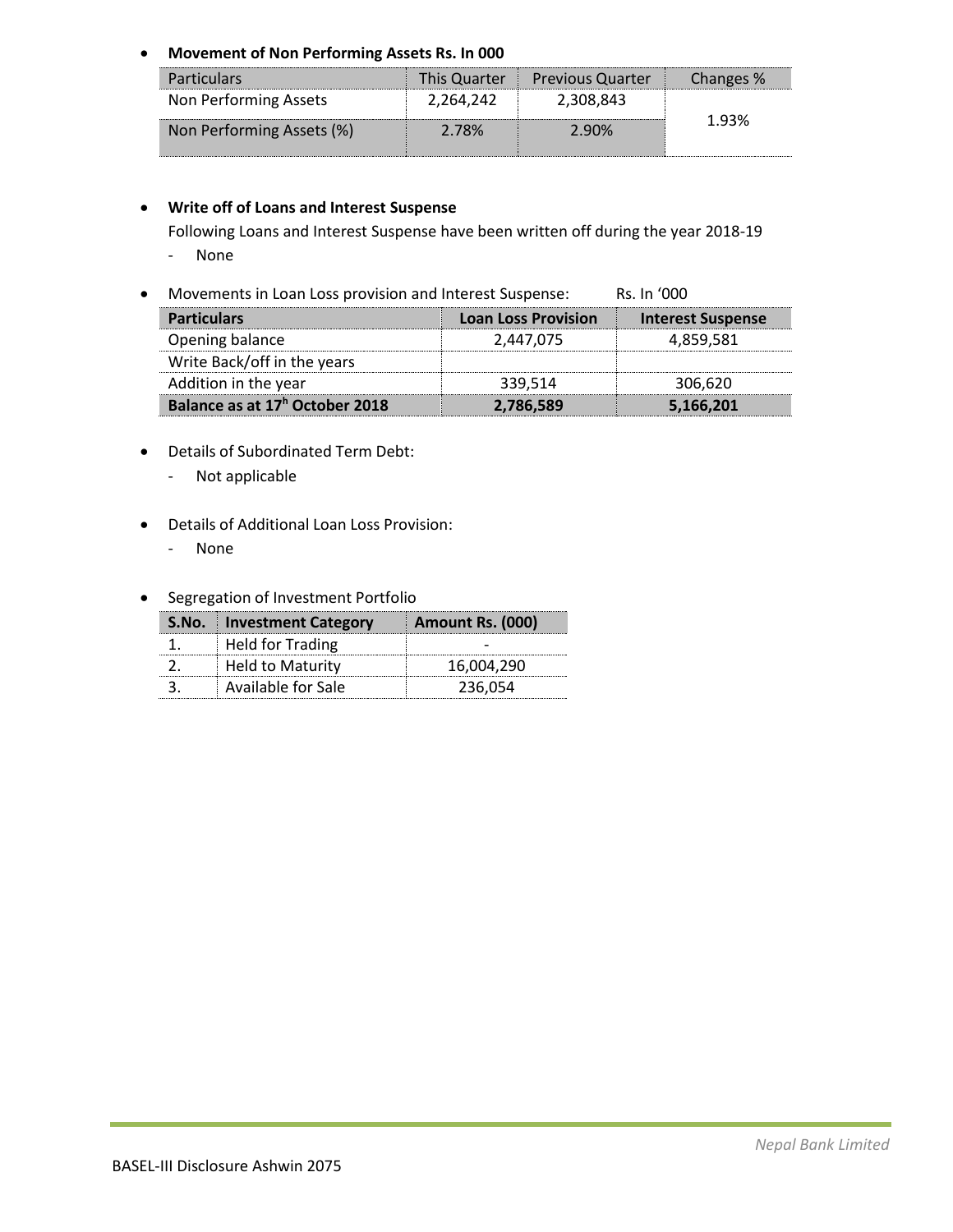## **3. Risk Management Function**

NBL is exposed to various types of risks including credit, market, liquidity, operational, legal, compliance and reputation risks. The objective of the risk management framework at the Bank is to ensure that various risks are understood, measured and monitored and that the policies and procedures established to address these risks are strictly adhered to.

The Board of Directors has oversight on all the risks assumed by the bank. The board level sub-committee (Risk Management Committee) has been established to facilitate focused oversight of various risks. The committee reviews the risk management policies, the bank's compliance with risk management guidelines issued by NRB and the status of implementation of BASEL - III requirement by the bank.

The Bank has set up a strong control and monitoring environment for comprehensive risk management at all levels of operation by establishing an independent Risk Management Department which caters to the current banking requirement of properly identifying and monitoring the risks apparent and inherent in the business.

# **Measurement of Risks for Capital Adequacy Purpose:**

Under Pillar 1 of the specific NRB guidelines, the bank currently follows Simplified Standardized Approach for Credit Risk, Basic Indicator Approach for Operational Risk and Net Open Position approach for Market risk.

# **A. Credit Risk**

# **Strategies and Process:**

All credit related aspects are governed by Operation Manual-2 (Credit) and Credit Policy of NBL. These documents outline the type of products that can be offered, customer categories, credit approval process and limits. These documents are approved by the Board of directors.

The Bank's main emphasis is on SME credit. Different limits of lending power have been assigned at branch level, department head level and the credit committee level. Every aspect relating to credit such as procedure, documentation etc. are clearly defined in the Operation Manual -2 and the Credit Policy of the bank.

## **Pre Sanction:**

The branch managers have the authority to approve the credit within their permissible limits after due scrutiny of background of the promoter, nature of business, turnover in the account, other financial indicators, income , collateral and security. Loans above the authority of branch are recommended to head office for further decision.

## **Credit Risk Assessment Process:**

Risk Management Department carries out a comprehensive credit risk assessment process that encompasses analysis of relevant quantitative and qualitative information to ascertain credit rating of the borrower. The credit rating process involves assessment of risk emanating from various sources such as market risk, management risk, environmental risk, financial risk and security risk taking into consideration as much as 30 sub-parameters under each of these categories. Credit thresholds have been set for forwarding the credit files for risk rating before they are submitted for approval in the credit committee by the concerned credit units.

# **Post Sanction Monitoring/ Follow up:**

Concerned branch are required to obtain regular information of the business. In case of revolving loans, the drawing power is checked commensurate with the existing level of stocks and working capital checked and verified at regular interval. The credit units at the Head Office are also required to prepare quarterly credit report to submit at higher level as a part of formal monitoring process.